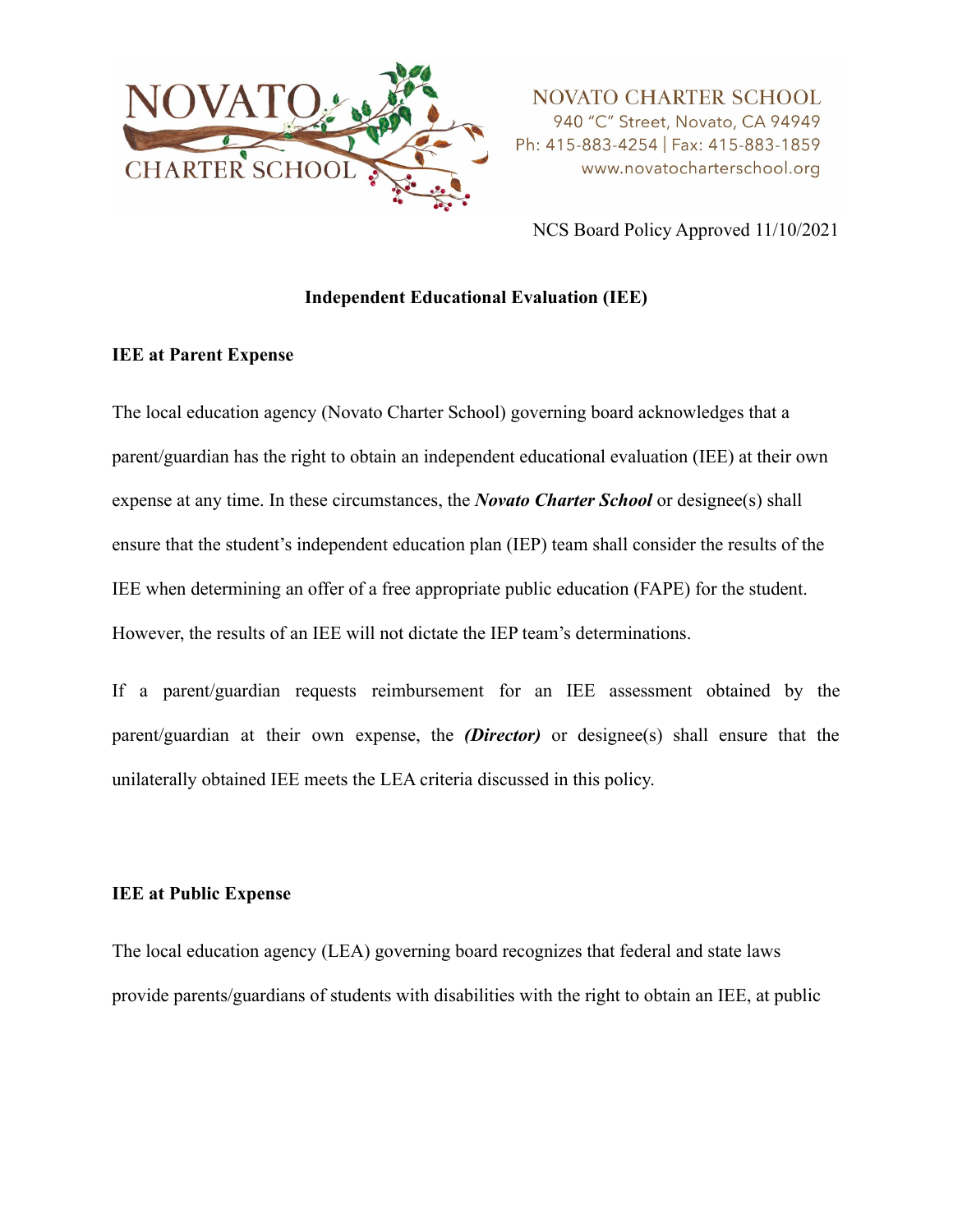

NCS Board Policy Approved 11/10/2021

expense, when the parent/guardian disagrees with an assessment conducted by the LEA within the last two years.

The *(Director)* or designee(s) shall ensure that when a parent/guardian requests an IEE at public expense the LEA/district shall provide the parent/guardian with a copy of their Procedural Safeguards *and* either:

- I. Initiate a due process hearing to show that the evaluation, completed by the LEA/district, is appropriate; or
- II. Provide the parent/guardian with information about where an IEE may be obtained, the LEA's criteria applicable for IEEs, and ensure that an IEE is provided at public expense.

In instances in which the NCS is granting the parent's request for an IEE, the *(Director)* or designee(s) shall ensure the following:

- 1. The criteria under which the IEE is obtained at public expense, including the location of the evaluation and the qualifications of the examiner, must be the same as the criteria that the LEA uses when it initiates an evaluation.
- 2. The LEA does not impose conditions or timelines related to obtaining an IEE at public expense.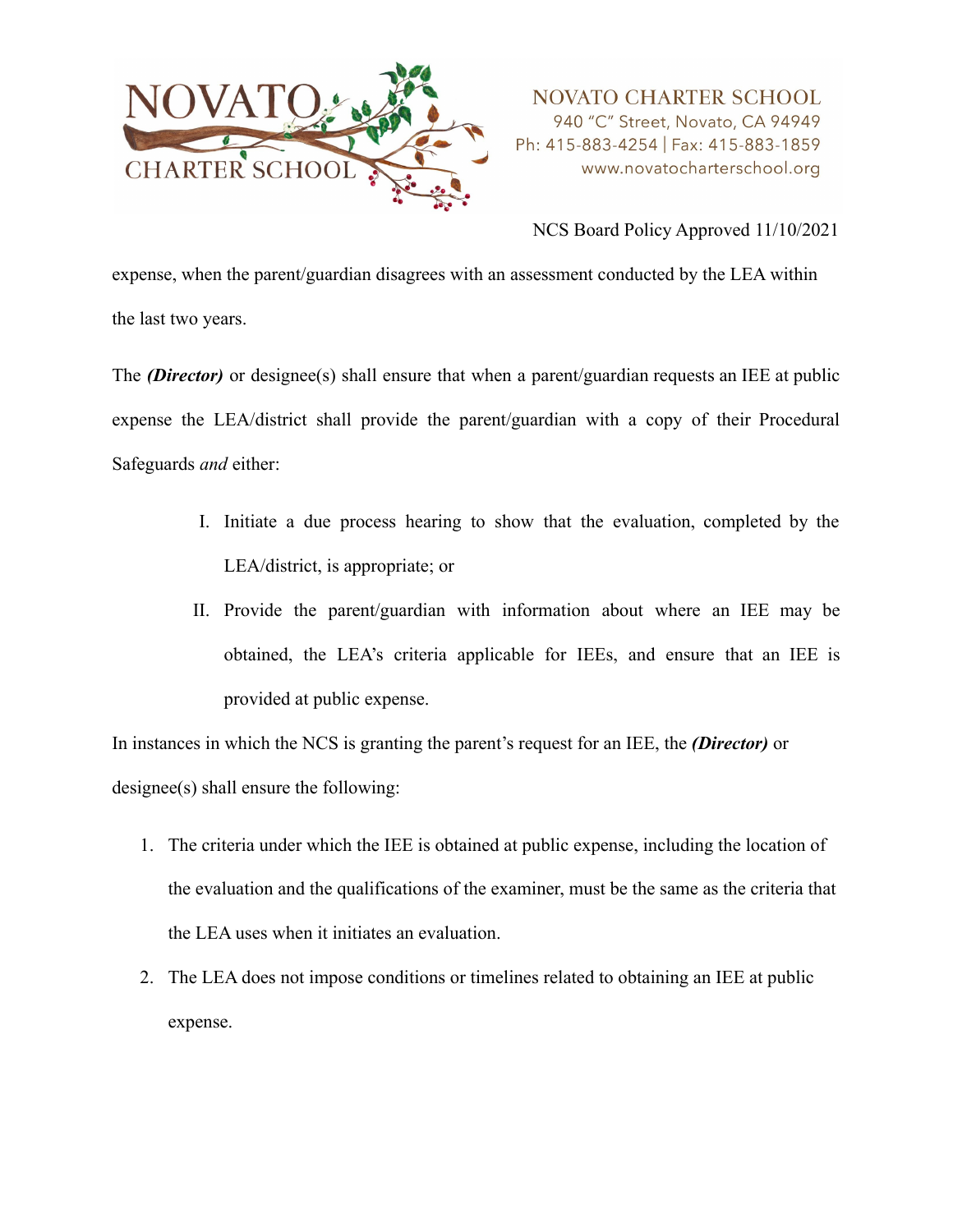

NCS Board Policy Approved 11/10/2021

- 3. All assessments shall be completed by persons competent to perform the assessment as determined by the LEA.
- 4. The IEE shall be administered by an evaluator who holds equivalent certifications, licenses, or other qualifications that would be required of the LEA staff to provide similar evaluations.
- 5. A parent/guardian shall have the opportunity to demonstrate that unique circumstances justify a waiver of any of the criteria listed above as defined by the LEA.

## **IEE Cost Determination**

The cost determination for an IEE shall be comparable to the costs incurred by the LEA when it uses its own employees or contractors to complete an assessment, whenever possible. As a result, the *(Director)* or designee(s) shall provide a parent/guardian with a recommended cost ceiling. The cost ceiling shall be updated *(once every three years)* and determined by averaging the cost of the following three assessors:

- I. The cost of an assessment provided by a LEA employee;
- II. The cost of an assessment provided by a neighboring LEA; and
- III. The cost of an assessment provided by a private service provider, with appropriate qualifications, within *(40 miles)* from the LEA.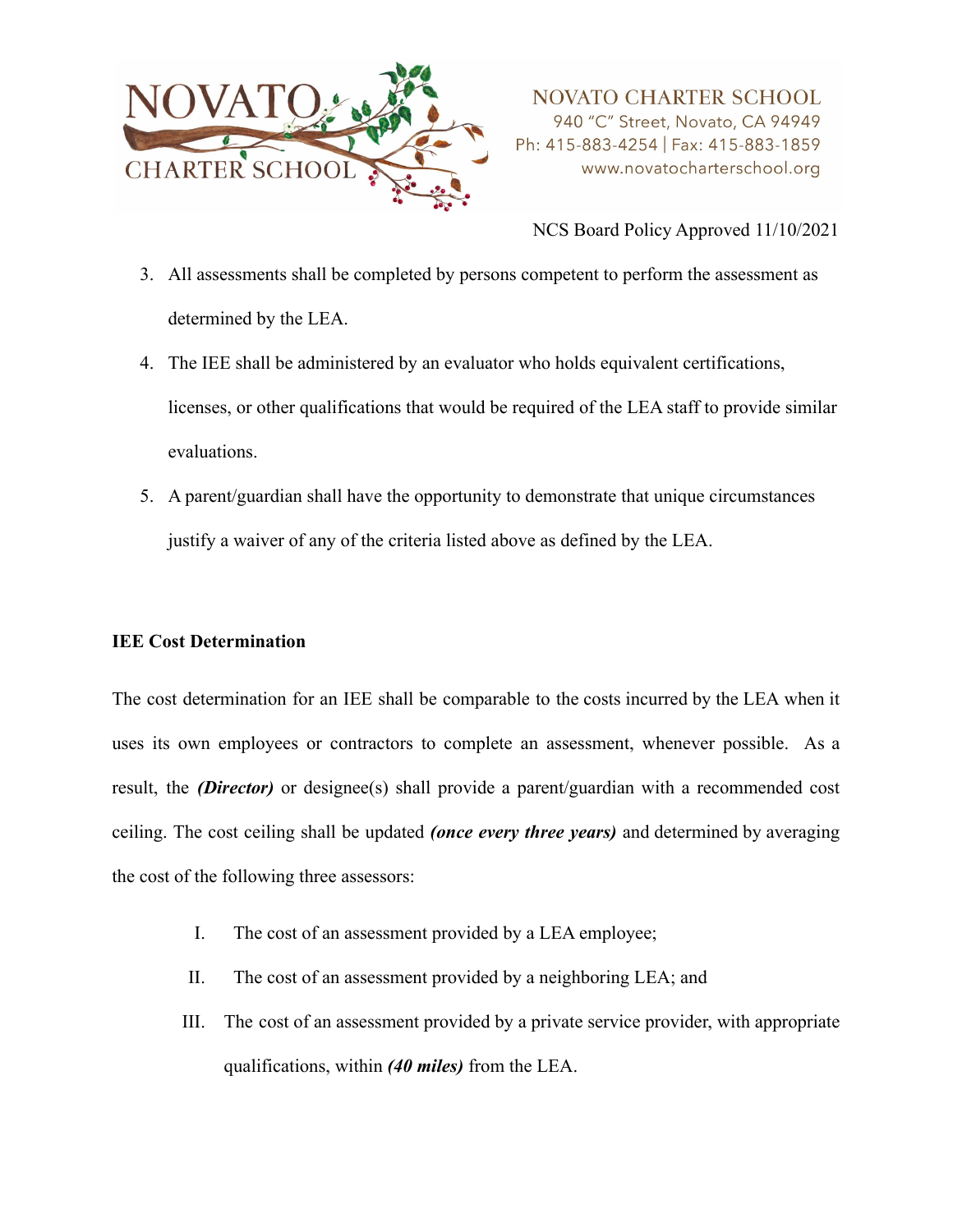

### NCS Board Policy Approved 11/10/2021

The *(Director)* or designee(s) shall ensure a parent/guardian may demonstrate that unique circumstances, related to the student's educational need(s), justify a financial waiver of any of the cost ceiling as defined by the LEA.

The *(Director)* or designee(s) shall request that the parent/guardian voluntarily have their private health insurance pay the costs of the IEE if covered by their insurance. However, the LEA governing board recognizes that federal and state laws specify that parents/guardians are not required to have private insurance cover the costs of an IEE if the process would result in a financial cost to the parent/guardian including but not limited to:

- I. A decrease in available lifetime coverage or any other benefit under an insurance policy;
- II. An increase in premiums or the discontinuance of the policy; or
- III. An out-of-pocket expense such as payment of a deductible amount incurred in filing a claim.

#### **Legal References**